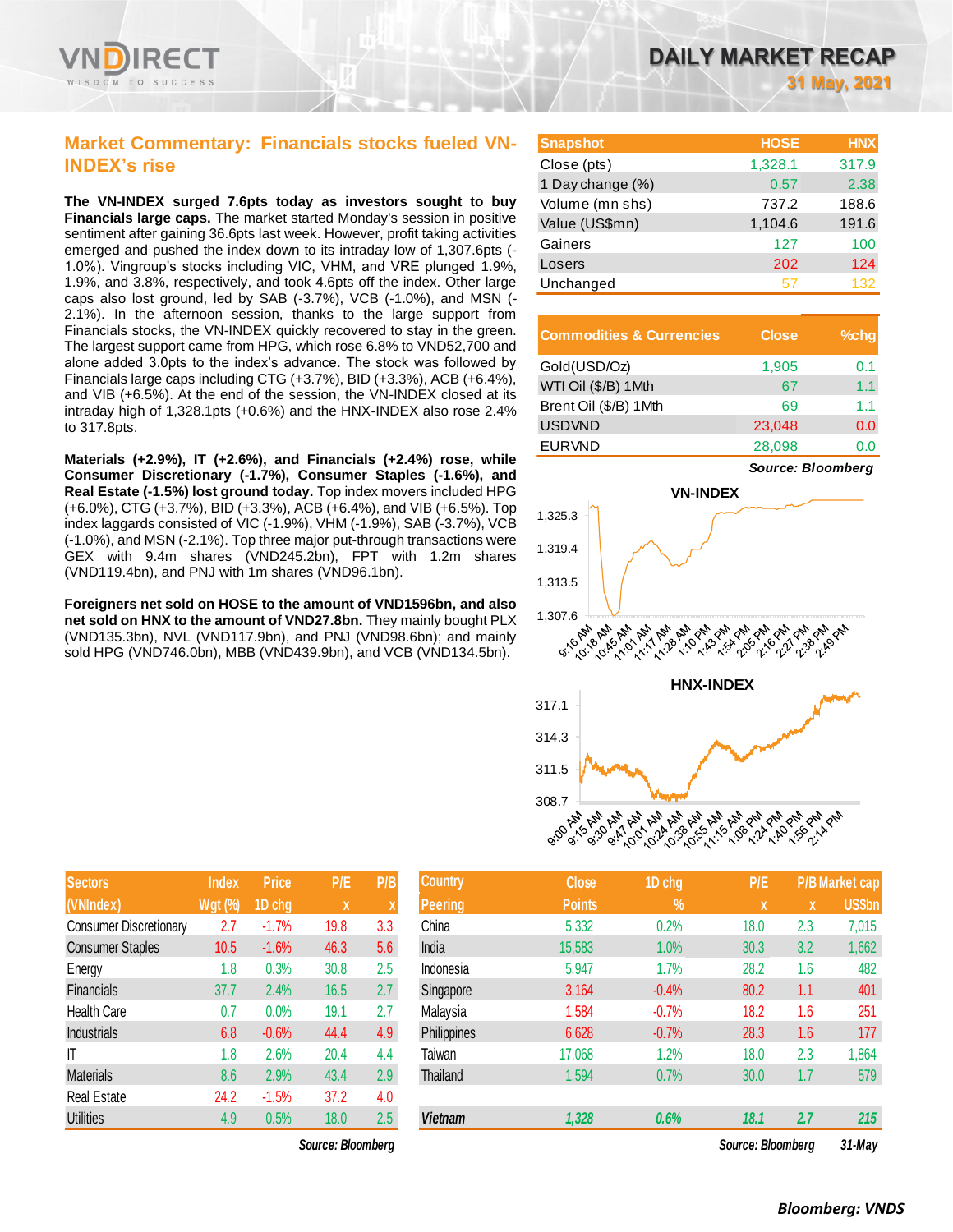

## **Market News**

### **Oil exceeds US\$67 as demand outweighs prospect of more OPEC+ oil**

Oil advanced ahead of an OPEC+ policy meeting as traders expect rising demand to absorb a planned production increase from the group as well as any additional crude from Iran. Futures in New York climbed past US\$67/barrel, putting crude on track for a second straight monthly gain. OPEC and its allies are expected to stick with a decision to boost output in July when the group gathers Tuesday, according to a Bloomberg survey last week. While rebounding demand is driving prices higher, the possibility of more barrels from Iran should a nuclear deal be revived is clouding the outlook. *(Bloomberg)*

### **Vietnam's CPI inches up 0.16% qoq in May**

Vietnam's consumer price index (CPI) in May was up 0.16% against April and 2.9% from last year, reported the General Statistics Office (GSO) on May 29. Compared to April, increases were seen in the prices of eight out of 11 main groups of goods and services, with transport taking the lead (0.76%) due to increasing petrol prices. It was followed by housing and construction materials (0.4%); electricity (2.54%); water (1.27%); food and catering services (0.04%); and equipment and household appliances 0.09%. By contrast, prices of the three groups of culture, entertainment and tourism; post and telecommunication services; and garment-textile, headwear and footwear decreased by 0.23%, 0.15%, and 0.01%, respectively. The index for the first five months of 2021 grew 1.29% yoy, the lowest growth rate since 2016. Core inflation in May increased 0.15% month on month and 1.13% against the same period last year. It expanded 0.82% in the first five months, lower than the period's 1.29% CPI, reflecting that the fluctuations in consumer prices were mainly due to increases in food, oil-petrol and gas prices. The core inflation rates in May and the first five months of 2021 compared to the same periods last year were the lowest in the past five years. *(Vietnamnet.vn)*

## **Notable Corporate Events**

**Hoa Sen Group (HSG VN, HOSE) - Business results:** HSG has announced its sale volume to slightly increase to 216,390 tonnes in Apr 2021. For the seven months ending Apr 2021, HSG's net revenue and NPAT reached VND24,496bn and VND2,208bn, respectively. *(Ndh.vn)*

*<to be continued>*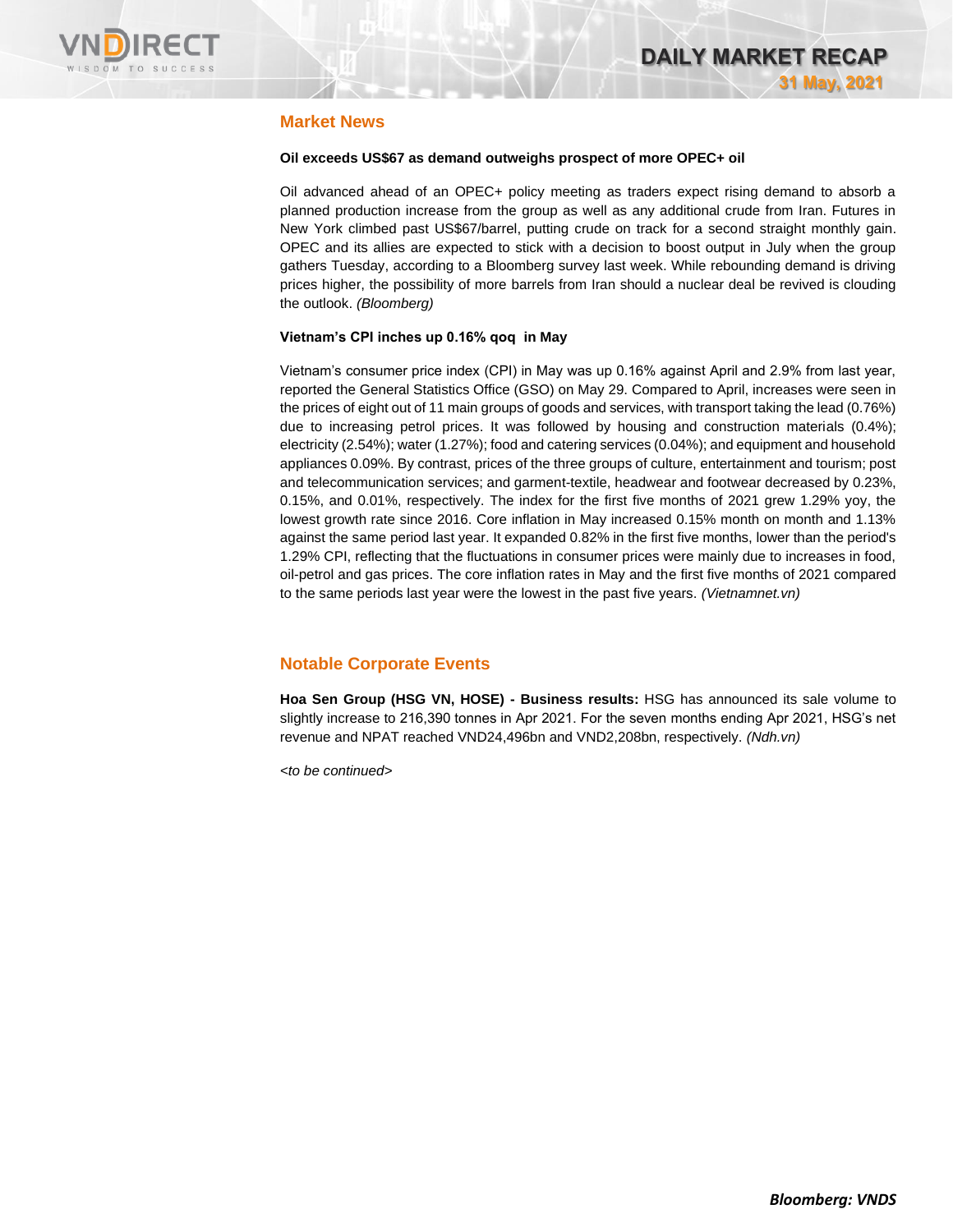# **COVERAGE SUMMARY**

|                 |                    | <b>Adjusted target</b> |                       |               |                       |                      |  |
|-----------------|--------------------|------------------------|-----------------------|---------------|-----------------------|----------------------|--|
| <b>Ticker</b>   | <b>Close price</b> | price                  | <b>Dividend yield</b> | <b>Upside</b> | <b>Recommendation</b> | <b>Latest report</b> |  |
|                 |                    |                        |                       |               |                       |                      |  |
| <b>ACB</b>      | 41,400             | 39,500                 | 0.0%                  | $-4.6%$       | <b>ADD</b>            | Link                 |  |
| <b>ACV</b>      | 66,800             | 87,500                 | 1.3%                  | 32.3%         | <b>ADD</b>            | Link                 |  |
| <b>CRE</b>      | 41,500             | 33,700                 | 2.4%                  | $-16.4%$      | <b>HOLD</b>           | Link                 |  |
| <b>CTG</b>      | 53,100             | 53,700                 | 0.9%                  | 2.1%          | <b>ADD</b>            | Link                 |  |
| <b>DBC</b>      | 60,900             | 70,000                 | 2.5%                  | 17.4%         | ADD                   | Link                 |  |
| <b>DPM</b>      | 18,900             | 24,100                 | 7.4%                  | 34.9%         | <b>ADD</b>            | Link                 |  |
| <b>DRC</b>      | 27,600             | 25,500                 | 3.6%                  | $-4.0%$       | <b>ADD</b>            | Link                 |  |
| <b>FPT</b>      | 97,900             | 117,000                | 2.0%                  | 21.6%         | <b>ADD</b>            | Link                 |  |
| GAS             | 82,600             | 97,300                 | 4.4%                  | 22.2%         | <b>ADD</b>            | Link                 |  |
| <b>GMD</b>      | 37,050             | 44,900                 | 4.5%                  | 25.7%         | <b>HOLD</b>           | Link                 |  |
| <b>HDG</b>      | 44,100             | 50,300                 | 2.6%                  | 16.7%         | ADD                   | Link                 |  |
| <b>HPG</b>      | 52,700             | 48,400                 | 0.9%                  | $-7.3%$       | <b>ADD</b>            | Link                 |  |
| <b>KBC</b>      | 33,300             | 57,500                 | 1.5%                  | 74.2%         | ADD                   | Link                 |  |
| <b>KDC</b>      | 56,500             | 65,000                 | 2.9%                  | 17.9%         | <b>ADD</b>            | Link                 |  |
| <b>KDH</b>      | 39,450             | 35,100                 | 1.3%                  | $-9.8%$       | <b>HOLD</b>           | Link                 |  |
| <b>LPB</b>      | 29,950             | 26,000                 | 0.0%                  | $-13.2%$      | <b>HOLD</b>           | Link                 |  |
| <b>MBB</b>      | 38,000             | 41,700                 | 0.0%                  | 9.7%          | <b>ADD</b>            | Link                 |  |
| <b>MML</b>      | 59,700             | 60,500                 | 0.0%                  | 1.3%          | <b>ADD</b>            | Link                 |  |
| <b>MSH</b>      | 52,000             | 61,000                 | 6.7%                  | 24.0%         | ADD                   | Link                 |  |
| <b>MWG</b>      | 138,500            | 173,000                | 1.1%                  | 26.0%         | <b>ADD</b>            | Link                 |  |
| <b>NLG</b>      | 39,000             | 38,000                 | 1.2%                  | $-1.4%$       | ADD                   | Link                 |  |
| NT <sub>2</sub> | 19,100             | 28,400                 | 10.5%                 | 59.2%         | <b>ADD</b>            | Link                 |  |
| <b>NVL</b>      | 134,600            | 100,500                | 0.0%                  | $-25.3%$      | <b>HOLD</b>           | Link                 |  |
| <b>PHP</b>      | 16,600             | 24,200                 | 3.4%                  | 49.1%         | ADD                   | $Link$               |  |
| <b>PLC</b>      | 26,300             | 30,900                 | 7.6%                  | 25.1%         | ADD                   | Link                 |  |
| <b>PNJ</b>      | 100,900            | 99,500                 | 1.8%                  | 0.4%          | <b>HOLD</b>           | Link                 |  |
| <b>POW</b>      | 11,750             | 13,300                 | 2.6%                  | 15.7%         | ADD                   | Link                 |  |
| <b>PPC</b>      | 23,200             | 27,400                 | 9.4%                  | 27.5%         | <b>ADD</b>            | $Link$               |  |
| <b>PVD</b>      | 21,800             | 22,900                 | 0.0%                  | 5.0%          | ADD                   | Link                 |  |
| <b>PVS</b>      | 25,800             | 27,100                 | 2.7%                  | 7.8%          | <b>ADD</b>            | $Link$               |  |
| <b>PVT</b>      | 18,050             | 19,800                 | 2.8%                  | 12.5%         | ADD                   | Link                 |  |
| <b>SCS</b>      | 133,300            | 161,400                | 4.3%                  | 25.4%         | ADD                   | Link                 |  |
| <b>STK</b>      | 32,050             | 41,000                 | 4.4%                  | 32.3%         | ADD                   | Link                 |  |
| <b>TCB</b>      | 53,700             | 40,400                 | 0.0%                  | $-24.8%$      | <b>ADD</b>            | Link                 |  |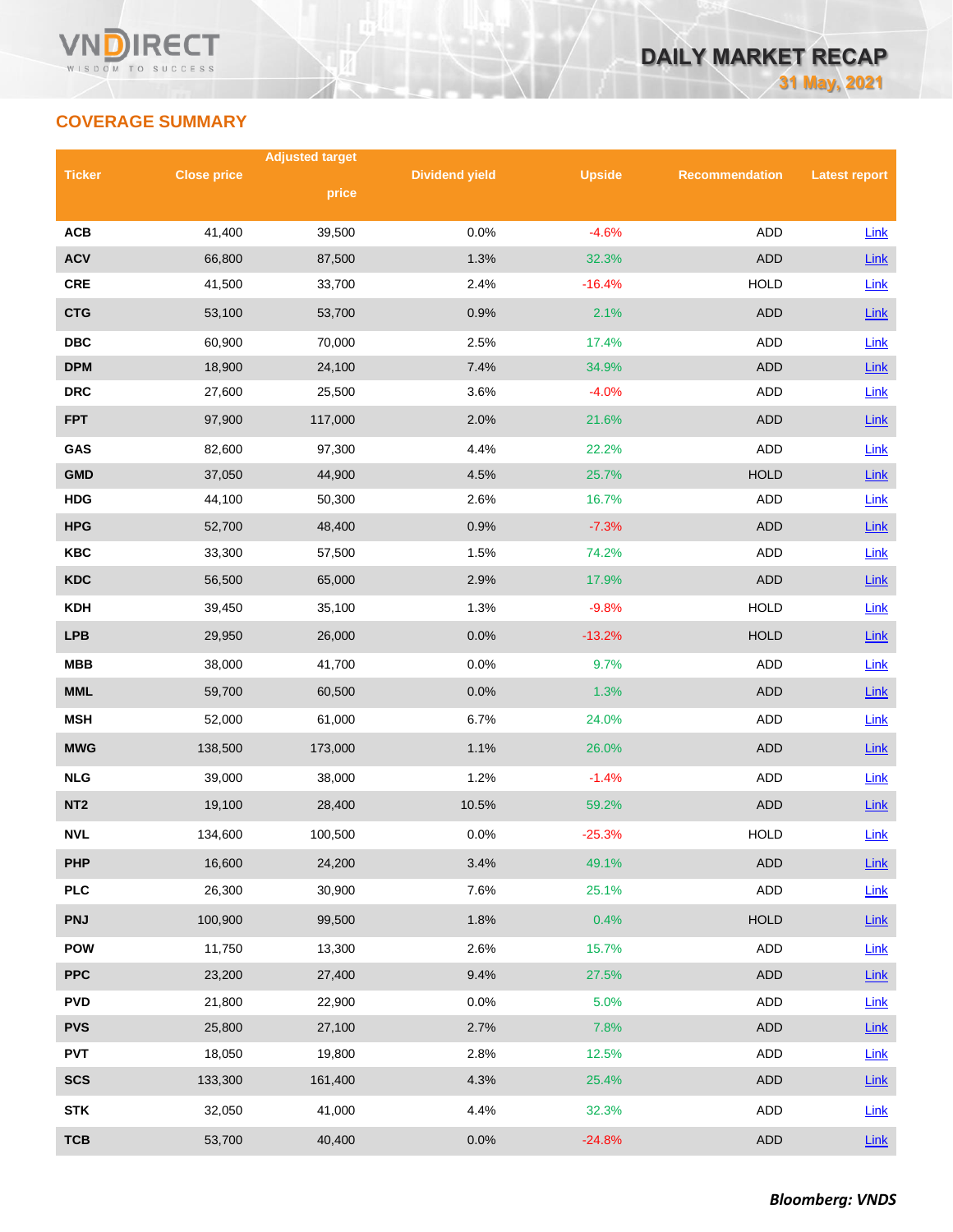

# **DAILY MARKET RECAP**

**31 May, 2021**

|               |                    | <b>Adjusted target</b> |                       |               |                       |                      |
|---------------|--------------------|------------------------|-----------------------|---------------|-----------------------|----------------------|
| <b>Ticker</b> | <b>Close price</b> | price                  | <b>Dividend yield</b> | <b>Upside</b> | <b>Recommendation</b> | <b>Latest report</b> |
| <b>TCM</b>    | 86,000             | N/A                    | 1.1%                  | N/A           | N/A                   | Link                 |
| <b>VCB</b>    | 98,600             | 111,400                | 0.8%                  | 13.8%         | <b>ADD</b>            | $Link$               |
| <b>VHC</b>    | 40,000             | 50,000                 | 5.1%                  | 30.1%         | ADD                   | Link                 |
| <b>VHM</b>    | 102,600            | 134,300                | 0.0%                  | 30.9%         | <b>ADD</b>            | $Link$               |
| <b>VIB</b>    | 68,500             | 45,300                 | 0.0%                  | $-33.9%$      | <b>HOLD</b>           | <b>Link</b>          |
| <b>VJC</b>    | 110,000            | 143,100                | 0.0%                  | 30.1%         | <b>HOLD</b>           | $Link$               |
| <b>VNM</b>    | 90,500             | 110,000                | 4.2%                  | 44.5%         | ADD                   | Link                 |
| <b>VPB</b>    | 69,200             | 56,300                 | 0.0%                  | $-18.6%$      | <b>HOLD</b>           | <b>Link</b>          |
| <b>VRE</b>    | 29,400             | 38,000                 | 5.0%                  | 34.2%         | <b>ADD</b>            | Link                 |
| <b>VTP</b>    | 91,000             | 106,200                | 1.5%                  | 18.2%         | <b>ADD</b>            | Link                 |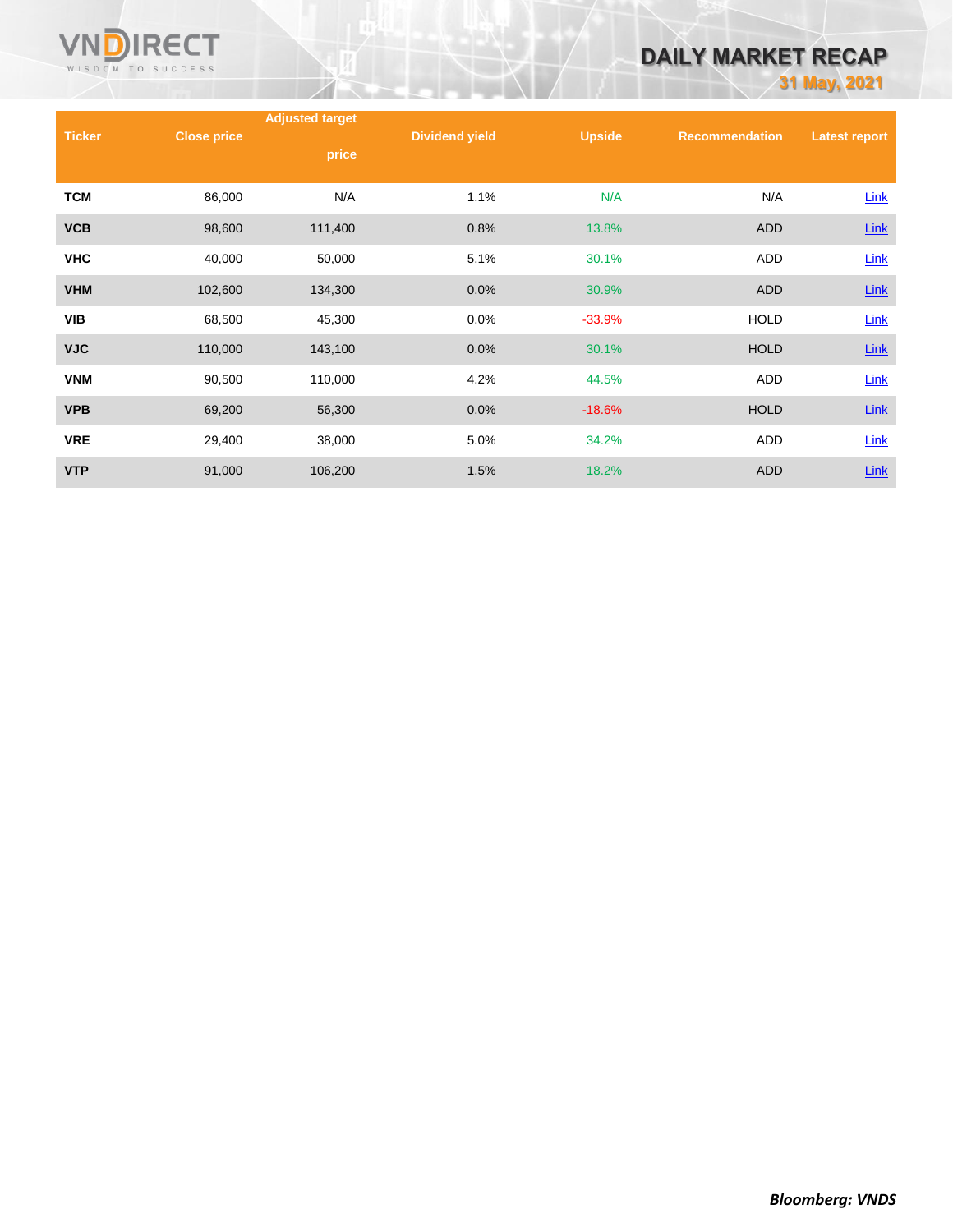## **MARKET MOVEMENTS**

WISDOM TO SUCCESS

**RECT** 

|                    | <b>HOSE</b>  |       |         |               |              |  |  |  |  |  |  |  |
|--------------------|--------------|-------|---------|---------------|--------------|--|--|--|--|--|--|--|
| <b>Top gainers</b> |              |       |         |               | <b>VND</b>   |  |  |  |  |  |  |  |
| <b>Ticker</b>      | Last         | Cha   | $%$ chq | Vol.          | <b>Index</b> |  |  |  |  |  |  |  |
|                    | <b>Price</b> |       |         |               | impact       |  |  |  |  |  |  |  |
| DTL.               | 35,300       | 2,300 | 6.97    | 29.300        | 0.038        |  |  |  |  |  |  |  |
| <b>LPB</b>         | 29,950       | 1,950 |         | 6.96 24.24MLN | 0.564        |  |  |  |  |  |  |  |
| <b>BMI</b>         | 36,100       | 2,350 | 6.96    | 1.25MLN       | 0.058        |  |  |  |  |  |  |  |
| <b>APG</b>         | 9,680        | 630   | 6.96    | 2.49MLN       | 0.006        |  |  |  |  |  |  |  |
| <b>VIX</b>         | 28,750       | 1,850 | 6.88    | 8.93MLN       | 0.064        |  |  |  |  |  |  |  |

|                    |              | <b>HOSE</b> |      |               |              |                    |              | <b>HNX</b> |         |         |              |
|--------------------|--------------|-------------|------|---------------|--------------|--------------------|--------------|------------|---------|---------|--------------|
| <b>Top gainers</b> |              |             |      |               | <b>VND</b>   | <b>Top gainers</b> |              |            |         |         | <b>VND</b>   |
| Ticker             | Last         | Chg         | %chq | Vol.          | <b>Index</b> | Ticker             | Last         | Chg        | $%$ chq | Vol.    | <b>Index</b> |
|                    | <b>Price</b> |             |      |               | impact       |                    | <b>Price</b> |            |         |         | impact       |
| DTL                | 35,300       | 2.300       | 6.97 | 29.300        | 0.038        | <b>BVS</b>         | 28,600       | 2.600      | 10.00   | .67MLN  | 0.121        |
| LPB                | 29,950       | 1,950       |      | 6.96 24.24MLN | 0.564        | <b>CAN</b>         | 38,500       | 3,500      | 10.00   | 10.400  | 0.011        |
| BMI                | 36,100       | 2,350       | 6.96 | 1.25MLN       | 0.058        | <b>EVS</b>         | 23,200       | 2,100      | 9.95    | 706.806 | 0.081        |
| APG                | 9,680        | 630         | 6.96 | 2.49MLN       | 0.006        | <b>MAS</b>         | 38,700       | 3,500      | 9.94    | 6.200   | 0.013        |
| VIХ                | 28,750       | 1,850       | 6.88 | 8.93MLN       | 0.064        | BSI                | 20,000       | 1,800      | 9.89    | 2.17MLN | 0.079        |

| <b>Top losers</b> |              |          |         |        | <b>VND</b>   |
|-------------------|--------------|----------|---------|--------|--------------|
| <b>Ticker</b>     | Last         | Cha      | %chq    | Vol.   | <b>Index</b> |
|                   | <b>Price</b> |          |         |        | impact       |
| TTE.              | 9.680        | -720     | $-6.92$ | 400    | $-0.006$     |
| <b>CMV</b>        | 15,100       | $-1,100$ | $-6.79$ | 100    | $-0.004$     |
| <b>DTA</b>        | 8,950        | $-640$   | $-6.67$ | 90,900 | $-0.003$     |
| <b>LEC</b>        | 12.000       | $-850$   | $-6.61$ | 2,100  | $-0.006$     |
| TS4               | 3,550        | $-250$   | $-6.58$ | 7.700  | $-0.001$     |

| <b>VND</b><br><b>Top losers</b> |                      |          |         |        |                        | <b>Top losers</b> |                      |          |          |         | <b>VND</b>      |
|---------------------------------|----------------------|----------|---------|--------|------------------------|-------------------|----------------------|----------|----------|---------|-----------------|
| Ticker                          | Last<br><b>Price</b> | Chg      | %chq    | Vol.   | <b>Index</b><br>impact | Ticker            | Last<br><b>Price</b> | Chg      | %chq     | Vol.    | Index<br>impact |
| TTE                             | 9.680                | $-720$   | $-6.92$ | 400    | $-0.006$               | ∟61               | 9.000                | $-1.000$ | $-10.00$ | 600     | $-0.004$        |
| <b>CMV</b>                      | 15.100               | $-1.100$ | $-6.79$ | 100    | $-0.004$               | LBE               | 23,400               | $-2.600$ | $-10.00$ | 1,800   | $-0.002$        |
| <b>DTA</b>                      | 8.950                | $-640$   | $-6.67$ | 90.900 | $-0.003$               | VNC               | 30.100               | $-3.300$ | $-9.88$  | 100     | $-0.020$        |
| LEC                             | 12.000               | $-850$   | $-6.61$ | 2,100  | $-0.006$               | LDP               | 12,000               | $-1.300$ | $-9.77$  | 59,500  | $-0.004$        |
| TS4                             | 3,550                | $-250$   | $-6.58$ | 7,700  | $-0.001$               | QBS               | 2,800                | $-300$   | $-9.68$  | 2.83MLN | $-0.022$        |

| <b>Top index movers</b> |                      |       |                |         | <b>VND</b>      | Top index movers |                      |       |         |               | <b>VND</b>             |
|-------------------------|----------------------|-------|----------------|---------|-----------------|------------------|----------------------|-------|---------|---------------|------------------------|
| <b>Ticker</b>           | Last<br><b>Price</b> | Chg   | %chq           | Vol.    | Index<br>impact | Ticker           | Last<br><b>Price</b> | Chg   | $%$ chq | Vol.          | <b>Index</b><br>impact |
| <b>HPG</b>              | 52.700               | 3.367 | 6.03 60.31 MLN |         | 2.671           | <b>BAB</b>       | 31.700               | 2.000 | 6.73    | 881.807       | 1.823                  |
| <b>CTG</b>              | 53,100               | 1,900 | 3.71 17.66MLN  |         | 1.904           | <b>NVB</b>       | 23,300               | 1,800 | 8.37    | 6.09MLN       | 1.055                  |
| <b>BID</b>              | 48.700               | 1.550 | 3.29           | 5.60MLN | 1.677           | VND              | 49.700               | 3.700 | 8.04    | 4.73MLN       | 0.874                  |
| <b>ACB</b>              | 41,400               | 2,500 | 6.43 16.03MLN  |         | 1.454           | <b>SHS</b>       | 38,000               | 3,000 |         | 8.57 11.94MLN | 0.844                  |
| <b>VIB</b>              | 68,500               | 4.200 | 6.53           | 1.27MLN | 1.254           | <b>PVS</b>       | 25,800               | 2,300 |         | 9.79 25.89MLN | 0.786                  |

|               | <b>Top index laggers</b> |          |         |         | <b>VND</b>      | Top index laggers |                      |          |         |         |                 |
|---------------|--------------------------|----------|---------|---------|-----------------|-------------------|----------------------|----------|---------|---------|-----------------|
| <b>Ticker</b> | Last<br><b>Price</b>     | Chg      | %chq    | Vol.    | Index<br>impact | <b>Ticker</b>     | Last<br><b>Price</b> | Chg      | $%$ chq | Vol.    | Index<br>impact |
| <b>VIC</b>    | 117.500                  | $-2.300$ | $-1.92$ | 1.85MLN | $-2.093$        | HUT               | 6.500                | $-200$   | $-2.99$ | 4.08MLN | $-0.073$        |
| <b>VHM</b>    | 102,600                  | $-2.000$ | $-1.91$ | 5.08MLN | $-1.803$        | DL <sub>1</sub>   | 9.400                | $-600$   | $-6.00$ | 6.900   | $-0.039$        |
| <b>SAB</b>    | 155.500                  | $-6.000$ | $-3.72$ | 169.300 | $-1.035$        | VC3               | 19.900               | $-400$   | $-1.97$ | 497.600 | $-0.035$        |
| <b>VCB</b>    | 98,600                   | $-1.000$ | $-1.00$ | 2.62MLN | $-0.998$        | API               | 18,800               | $-1.600$ | $-7.84$ | 182,300 | $-0.033$        |
| <b>MSN</b>    | 110.100                  | $-2,400$ | $-2.13$ | 1.01MLN | $-0.759$        | VCS               | 96,000               | -700     | $-0.72$ | 428.484 | $-0.032$        |

| <b>Top liquidity</b> |                      |        |         |                 | <b>VND</b>             | Top liquidity |                      |       |         |                   | <b>VND</b>             |
|----------------------|----------------------|--------|---------|-----------------|------------------------|---------------|----------------------|-------|---------|-------------------|------------------------|
| <b>Ticker</b>        | Last<br><b>Price</b> | Chg    | $%$ chq | Val.<br>(VNDbn) | <b>Index</b><br>impact | Ticker        | Last<br><b>Price</b> | Chg   | $%$ chq | Val.<br>(VNDbn)   | <b>Index</b><br>impact |
| <b>HPG</b>           | 52.700               | 3,367  | 6.82    | 3,169           | 2.671                  | <b>SHB</b>    | 30.400               | 200   | 0.66    | 1,243             | 0.440                  |
| <b>VPB</b>           | 69,200               | 600    | 0.87    | 2,256           | 0.397                  | <b>PVS</b>    | 25,800               | 2,300 | 9.79    | 635               | 0.786                  |
| <b>STB</b>           | 33,800               | 1.950  | 6.12    | 1.379           | 0.989                  | <b>SHS</b>    | 38,000               | 3,000 | 8.57    | 436               | 0.844                  |
| <b>MBB</b>           | 38,000               | 300    | 0.80    | 1,149           | 0.226                  | THD           | 199.200              | 1,000 | 0.50    | 403               | 0.375                  |
| <b>CTG</b>           | 53,100               | 900. ا | 3.71    | 915             | 1.904                  | VND           | 49,700               | 3,700 | 8.04    | 229               | 0.874                  |
|                      |                      |        |         |                 |                        |               |                      |       |         | Carmen, Disambara |                        |

*Source: Bloomberg*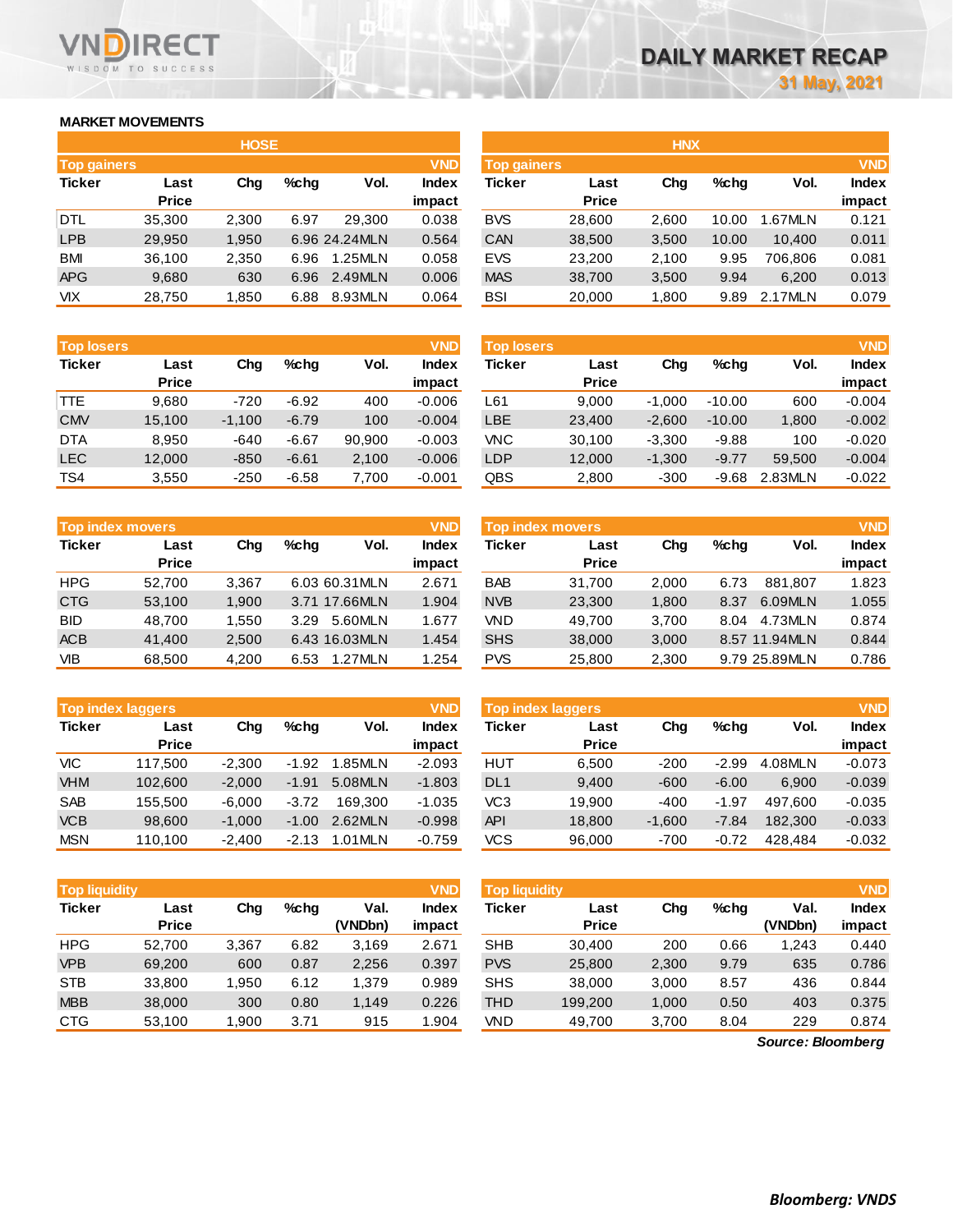

## **FOREIGN ACTIVITIES**

| <b>Volume (Mn'shs)</b> | <b>HOSE</b> | <b>HNX</b> | Value (VND'bn)        | <b>HOSE</b> | <b>HNX</b> |
|------------------------|-------------|------------|-----------------------|-------------|------------|
| <b>BUY</b>             | 23.6        | 0.6        | <b>BUY</b>            | 1,253.7     | 13.9       |
| % of market            | 3.3%        | 0.3%       | % of market           | 5.0%        | 0.3%       |
| <b>SELL</b>            | 59.7        |            | <b>SELL</b>           | 2,849.8     | 41.7       |
| % of market            | 8.3%        | $0.9\%$    | % of market           | 11.4%       | $0.9\%$    |
| <b>NET BUY (SELL)</b>  | (36.1)      |            | <b>NET BUY (SELL)</b> | (1,596.0)   | (27.8)     |

*Source: HSX, HNX*

**Foreign net buy/sell (30 days) in VND'bn**



HOSE HNX

| <b>YTD ACCUMULATION</b> |             |            |                       |             |            |
|-------------------------|-------------|------------|-----------------------|-------------|------------|
| <b>Volume (MIn'shs)</b> | <b>HOSE</b> | <b>HNX</b> | Value (VND'bn)        | <b>HOSE</b> | <b>HNX</b> |
| <b>BUY</b>              | 3,111.4     | 111.3      | <b>BUY</b>            | 138,896.0   | 2,735.1    |
| % of market             | 4.7%        | 0.8%       | % of market           | 8.1%        | 1.6%       |
| <b>SELL</b>             | 3,963.6     | 145.5      | <b>SELL</b>           | 170,433.0   | 2,784.7    |
| % of market             | 6.0%        | 1.0%       | % of market           | 9.9%        | 1.6%       |
| <b>NET BUY (SELL)</b>   | (852.2)     | (34.2)     | <b>NET BUY (SELL)</b> | (31,537.0)  | (49.6)     |

*Source: HSX, HNX*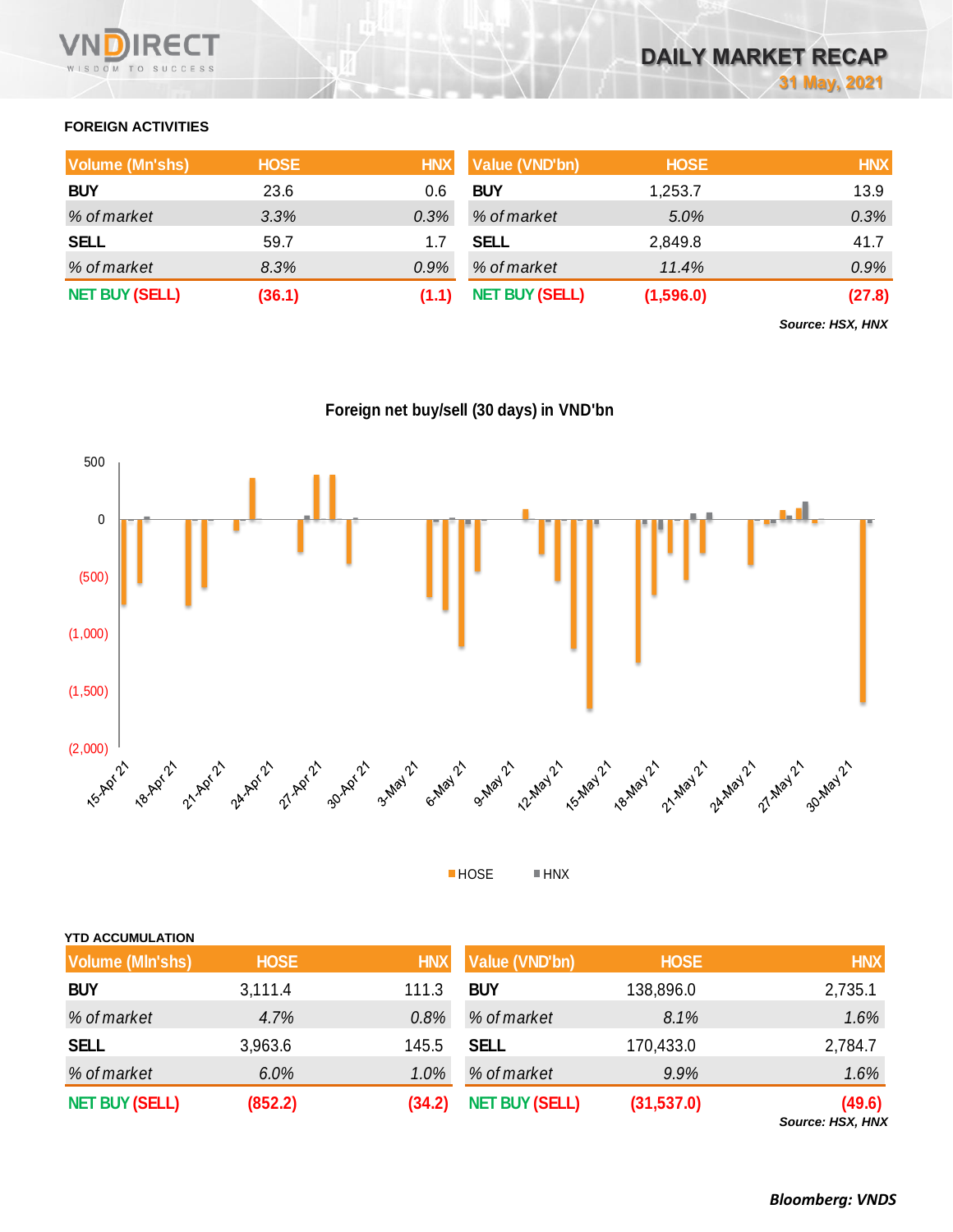## **FOREIGN ACTIVITIES**

WISDOM TO SUCCESS

RECT

|               |                               | <b>HOSE</b> |         |       |                 | <b>HNX</b>    |                               |       |       |       |                 |  |
|---------------|-------------------------------|-------------|---------|-------|-----------------|---------------|-------------------------------|-------|-------|-------|-----------------|--|
|               | Top buy by foreigners (value) |             |         |       | <b>VND'bn</b>   |               | Top buy by foreigners (value) |       |       |       |                 |  |
| <b>Ticker</b> | Last<br><b>Price</b>          | Chg         | $%$ chg | Value | Index<br>impact | <b>Ticker</b> | Last<br><b>Price</b>          | Chg   | %chg  | Value | Index<br>impact |  |
| <b>PLX</b>    | 54,600                        | $-200$      | $-0.36$ | 135.3 | $-0.070$        | <b>PVS</b>    | 25,800                        | 2,300 | 9.79  | 2.7   | 0.000           |  |
| <b>NVL</b>    | 134,600                       | $-300$      | $-0.22$ | 117.9 | $-0.087$        | <b>BVS</b>    | 28,600                        | 2,600 | 10.00 | 2.4   | 0.000           |  |
| PNJ           | 100,900                       | $-100$      | $-0.10$ | 98.6  | $-0.006$        | <b>SHB</b>    | 30,400                        | 200   | 0.66  | 1.6   | 0.000           |  |
| <b>FPT</b>    | 97,900                        | 3,100       | 3.27    | 91.1  | 0.658           | <b>VND</b>    | 49,700                        | 3,700 | 8.04  | 0.9   | 0.000           |  |
| <b>HDB</b>    | 33,800                        | 950         | 2.89    | 79.4  | 0.411           | <b>ART</b>    | 10,600                        | 900   | 9.28  | 0.7   | 0.000           |  |

|               | Top sell by foreigners (value) |          |         |       | <b>VND'bn</b> | Top sell by foreigners (value) |              |        |         |       |        |
|---------------|--------------------------------|----------|---------|-------|---------------|--------------------------------|--------------|--------|---------|-------|--------|
| <b>Ticker</b> | Last                           | Chg      | %chg    | Value | Index         | Ticker                         | Last         | Chg    | %chg    | Value | Index  |
|               | <b>Price</b>                   |          |         |       | impact        |                                | <b>Price</b> |        |         |       | impact |
| <b>HPG</b>    | 52,700                         | 3,367    | 6.82    | 746.0 | 2.671         | <b>PVS</b>                     | 25,800       | 2,300  | 9.79    | 13.0  | 0.000  |
| <b>MBB</b>    | 38,000                         | 300      | 0.80    | 439.9 | 0.226         | <b>VCS</b>                     | 96,000       | $-700$ | $-0.72$ | 8.8   | 0.000  |
| <b>VCB</b>    | 98,600                         | $-1,000$ | $-1.00$ | 134.5 | $-0.998$      | <b>VND</b>                     | 49,700       | 3,700  | 8.04    | 4.9   | 0.000  |
| <b>HDB</b>    | 33,800                         | 950      | 2.89    | 120.8 | 0.411         | <b>APS</b>                     | 13,400       | 1,200  | 9.84    | 4.7   | 0.000  |
| VHM           | 102,600                        | $-2,000$ | $-1.91$ | 120.5 | $-1.803$      | <b>IVS</b>                     | 11,800       | 1,000  | 9.26    | 2.9   | 0.000  |

|               | Top net buy by foreigners (value) |        |         |       | <b>VND'bn</b> | Top net buy by foreigners (value) |                      | <b>VND'bn</b> |         |       |              |
|---------------|-----------------------------------|--------|---------|-------|---------------|-----------------------------------|----------------------|---------------|---------|-------|--------------|
| <b>Ticker</b> | Last<br><b>Price</b>              | Chg    | %chg    | Value | Index         | Ticker                            | Last<br><b>Price</b> | Chg           | %chg    | Value | <b>Index</b> |
|               |                                   |        |         |       | impact        |                                   |                      |               |         |       | impact       |
| <b>PLX</b>    | 54,600                            | $-200$ | $-0.36$ | 133.4 | $-0.070$      | <b>BVS</b>                        | 28,600               | 2,600         | 10.00   | 2.4   | 0.000        |
| <b>NVL</b>    | 134,600                           | $-300$ | $-0.22$ | 42.0  | $-0.087$      | <b>SHB</b>                        | 30,400               | 200           | 0.66    | 1.5   | 0.000        |
| <b>DXG</b>    | 28,000                            | 900    | 3.32    | 31.4  | 0.126         | <b>ART</b>                        | 10,600               | 900           | 9.28    | 0.6   | 0.000        |
| <b>KDH</b>    | 39,450                            | 450    | 1.15    | 26.6  | 0.070         | <b>NSC</b>                        | 79,500               | $-500$        | $-0.63$ | 0.6   | 0.000        |
| <b>NKG</b>    | 32,950                            | 1,250  | 3.94    | 17.3  | 0.061         | <b>NBC</b>                        | 7,200                | 0             | 0.00    | 0.5   | 0.000        |

| Top net sell by foreigners (value) |                      |          |         |          | <b>VND'bn</b>   | Top net sell by foreigners (value) |                      |        |         |          | <b>VND'bn</b>   |
|------------------------------------|----------------------|----------|---------|----------|-----------------|------------------------------------|----------------------|--------|---------|----------|-----------------|
| <b>Ticker</b>                      | Last<br><b>Price</b> | Chg      | %chg    | Value    | Index<br>impact | <b>Ticker</b>                      | Last<br><b>Price</b> | Chg    | %chg    | Value    | Index<br>impact |
| <b>HPG</b>                         | 52,700               | 3,367    | 6.82    | $-709.3$ | 2.671           | <b>PVS</b>                         | 25,800               | 2,300  | 9.79    | $-10.30$ | 0.000           |
| <b>MBB</b>                         | 38,000               | 300      | 0.80    | $-404.2$ | 0.226           | <b>VCS</b>                         | 96,000               | $-700$ | $-0.72$ | $-8.80$  | 0.000           |
| <b>VCB</b>                         | 98,600               | $-1,000$ | $-1.00$ | $-104.8$ | $-0.998$        | <b>APS</b>                         | 13,400               | 1,200  | 9.84    | $-4.57$  | 0.000           |
| <b>FUEVFVND</b>                    | 24,470               | 100      | 0.41    | $-91.3$  | 0.000           | <b>VND</b>                         | 49,700               | 3,700  | 8.04    | $-4.05$  | 0.000           |
| <b>STB</b>                         | 33,800               | 1,950    | 6.12    | $-82.6$  | 0.989           | <b>IVS</b>                         | 11,800               | 1,000  | 9.26    | $-2.46$  | 0.000           |

*31-May-21*

*Source: Bloomberg, HOSE, HNX*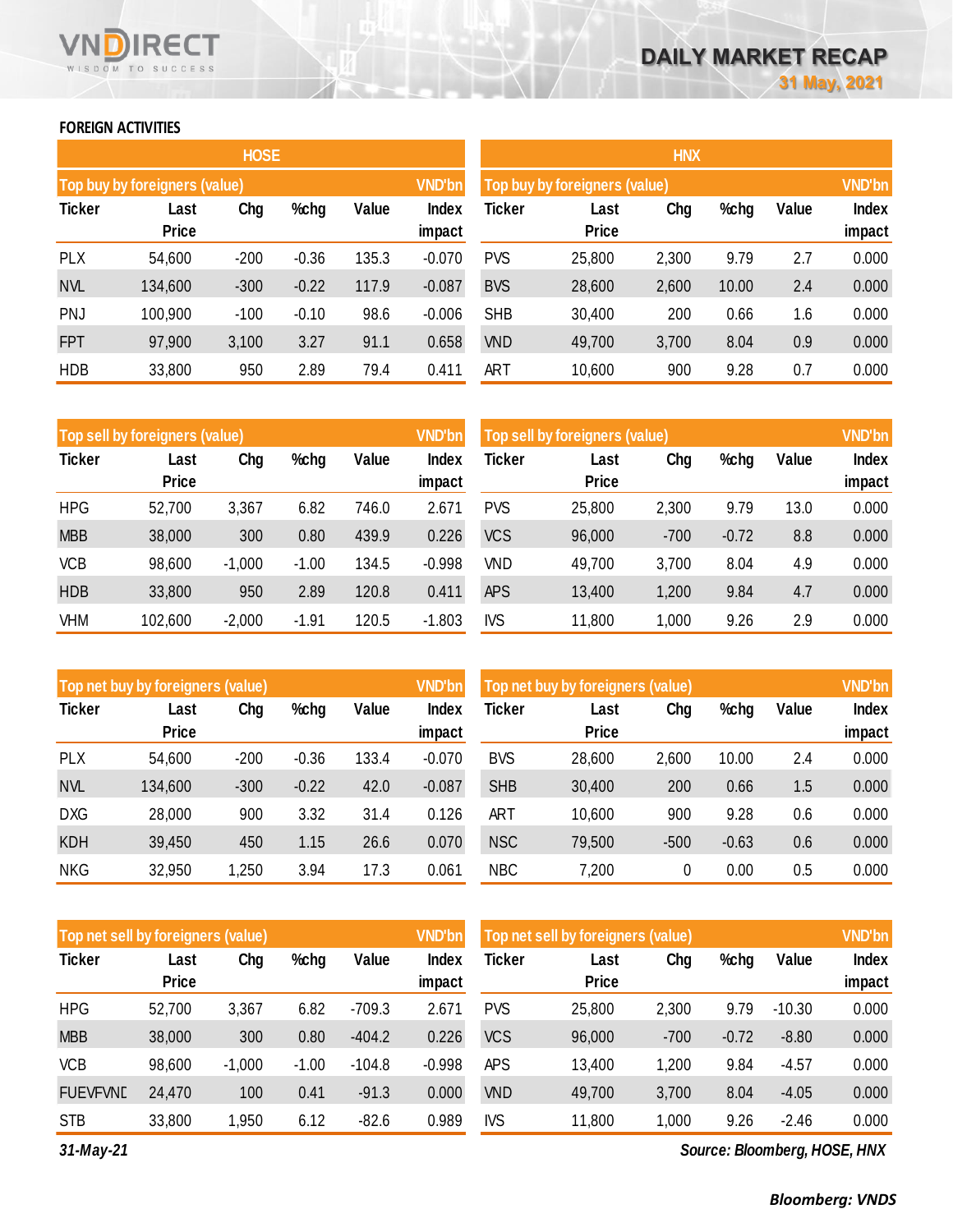## **TOP 60 MARKET CAP STOCKS SNAPSHOT ON HOSE**

RECT

WISDOM TO SUCCESS

VI

| No. Ticker             | <b>Price</b>     |              | Price change (%) |               |                | Mkt. Cap Outs. Vol. Float ratio |               |             | Avail. Fil Ave. daily vol.  | P/E            | P/B          | <b>ROE</b>   | <b>ROA</b> |
|------------------------|------------------|--------------|------------------|---------------|----------------|---------------------------------|---------------|-------------|-----------------------------|----------------|--------------|--------------|------------|
|                        | <b>VND</b>       | 1M           | 3M               | 6M            | <b>US\$mln</b> | <b>MIn'shs</b>                  | %             |             | $% (30 \, \text{days-shs})$ | $\pmb{\times}$ | $\pmb{\chi}$ | %            | $\%$       |
| 1 VIC VM               | 117,500          | $-10.3$      | 7.8              | 13.1          | 17,244         | 3,382                           | 23.2          | 22.3        | 2,190,437                   | 54.0           | 4.9          | 9.0          | 1.7        |
| 2 VCB VM               | 98,600           | $-1.4$       | 0.4              | 6.0           | 15,867         | 3,709                           | 25.2          | 6.7         | 2,006,520                   | 17.3           | 3.6          | 22.8         | 1.7        |
| 3 VHM VM               | 102,600          | 3.3          | 1.0              | 24.2          | 14,644         | 3,290                           | 23.4          | 26.4        | 5,356,260                   | 13.0           | 3.7          | 33.6         | 12.6       |
| 4 HPG VM               | 52,700           | 22.5         | 56.0             | 100.4         | 10,228         | 4,473                           | 53.5          | 20.0        | 37,019,830                  | 13.0           | 3.6          | 31.3         | 14.7       |
| 5 CTG VM               | 53,100           | 30.1         | 42.6             | 58.5          | 8,578          | 3,723                           | 35.5          | 4.8         | 18,286,190                  | 11.1           | 2.2          | 20.9         | 1.4        |
| 6 BID VM               | 48,700           | 18.8         | 11.7             | 16.8          | 8,498          | 4,022                           | 19.0          | 13.3        | 4,038,720                   | 23.8           | 2.5          | 10.6         | 0.5        |
| 7 VNM VM               | 90,500           | $-3.2$       | $-13.6$          | $-16.4$       | 8,206          | 2,090                           | 35.2          | 45.2        | 4,382,064                   | 19.3           | 6.0          | 31.9         | 22.5       |
| 8 TCB VM               | 53,700           | 31.0         | 36.8             | 122.8         | 8,166          | 3,505                           | 69.9          | <b>N/A</b>  | 16,201,760                  | 13.2           | 2.4          | 20.0         | 3.3        |
| 9 VPB VM               | 69,200           | 18.3         | 73.0             | 158.2         | 7,370          | 2,455                           | 70.0          | 1.3         | 27,204,900                  | 15.0           | 3.0          | 22.5         | 2.7        |
| 10 GAS VM              | 82,600           | $-1.1$       | $-7.5$           | $-1.1$        | 6,859          | 1,914                           | 4.2           | 46.6        | 785,870                     | 20.9           | 3.1          | 14.9         | 11.3       |
| 11 NVL VM              | 134,600          | 2.4          | 69.1             | 124.6         | 6,317          | 1,082                           | 30.1          | 30.5        | 2,366,693                   | 32.2           | 4.6          | 15.3         | 3.4        |
| 12 MSN VM<br>13 GVR VM | 110,100          | 12.3         | 21.9<br>$-0.9$   | 34.3<br>53.8  | 5,611          | 1,175                           | 38.4          | 67.2        | 2,915,850                   | 85.9<br>26.2   | 8.0<br>2.4   | 5.1<br>9.2   | 1.4        |
| 14 MBB VM              | 28,600<br>38,000 | 11.1<br>25.2 | 37.4             | 88.5          | 4,964<br>4,614 | 4,000<br>2,799                  | 100.0<br>65.8 | 12.5<br>0.5 | 3,811,813<br>20,996,860     | 10.5           | 2.1          | 21.6         | 5.6<br>2.2 |
| 15 SAB VM              | 155,500          | $-6.9$       | $-17.3$          | $-18.8$       | 4,327          | 641                             | 10.4          | 37.1        | 196,570                     | 20.6           | 5.0          | 26.7         | 19.3       |
| 16 ACB VM              | 41,400           | 19.5         | 25.3             | <b>N/A</b>    | 3,883          | 2,162                           | 79.9          | <b>N/A</b>  | 9,126,150                   | 10.4           | 2.4          | 25.6         | 2.1        |
| 17 FPT VM              | 97,900           | 21.0         | 28.5             | 76.7          | 3,352          | 789                             | 77.7          | 0.3         | 2,427,520                   | 20.7           | 4.6          | 23.6         | 9.4        |
| 18 VIB VM              | 68,500           | 23.2         | 72.5             | 148.2         | 3,297          | 1,109                           | 66.7          | 0.0         | 1,146,833                   | 14.5           | 3.9          | 31.1         | 2.3        |
| 19 PLX VM              | 54,600           | 8.5          | $-6.2$           | 7.5           | 2,947          | 1,244                           | 8.6           | 4.1         | 2,158,103                   | 18.7           | 2.9          | 16.8         | 5.9        |
| 20 VREVM               | 29,400           | $-8.1$       | $-11.4$          | 4.3           | 2,899          | 2,272                           | 31.2          | 19.3        | 6,877,797                   | 25.0           | 2.2          | 9.3          | 7.0        |
| 21 MWG VM              | 138,500          | $-1.7$       | 2.6              | 19.4          | 2,857          | 475                             | 79.9          | <b>N/A</b>  | 1,048,250                   | 15.3           | 3.8          | 27.2         | 9.5        |
| 22 STB VM              | 33,800           | 41.4         | 84.2             | 130.7         | 2,645          | 1,804                           | 96.4          | 11.9        | 44,052,220                  | 22.6           | 2.1          | 9.4          | 0.6        |
| 23 VJC VM              | 110,000          | $-11.9$      | $-18.6$          | $-6.4$        | 2,585          | 542                             | 46.1          | 11.4        | 517,550                     | 48.8           | 3.9          | 8.3          | 2.5        |
| 24 BCM VM              | 53,000           | $-5.4$       | $-7.8$           | 20.9          | 2,380          | 1,035                           | 100.0         | 47.0        | 44,917                      | 25.9           | 3.4          | 13.7         | 4.7        |
| 25 HDB VM              | 33,800           | 24.0         | 34.4             | 53.6          | 2,337          | 1,594                           | 66.8          | 4.2         | 6,434,650                   | 10.9           | 2.2          | 22.3         | 1.8        |
| 26 SSB VM              | 40,800           | 52.0         | <b>N/A</b>       | <b>N/A</b>    | 2,140          | 1,209                           | 100.0         | <b>N/A</b>  | 1,807,143                   | 28.4           | 3.5          | 12.6         | 1.0        |
| 27 EIB VM              | 32,800           | 19.5         | 81.2             | 90.7          | 1,750          | 1,229                           | 94.0          | 0.2         | 1,294,860                   | 46.0           | 2.4          | 5.3          | 0.6        |
| 28 BVHVM               | 54,100           | $-5.6$       | $-8.5$           | $-1.6$        | 1,742          | 742                             | 31.9          | 21.6        | 895,890                     | 21.2           | 2.0          | 9.5          | 1.4        |
| 29 TPB VM              | 37,450           | 36.7         | 35.9             | 67.9          | 1,741          | 1,072                           | 56.0          | 0.0         | 6,297,714                   | 9.8            | 2.2          | 24.1         | 2.0        |
| 30 PDR VM              | 77,000           | 9.7          | 50.2             | 128.8         | 1,626          | 487                             | 37.4          | 46.2        | 3,841,810                   | 28.5           | 7.0          | 28.0         | 8.5        |
| 31 HVN VM              | 25,850           | $-10.9$      | $-13.7$          | $-3.2$        | 1,591          | 1,418                           | 3.9           | 20.8        | 814,453                     | <b>N/A</b>     | 25.5         | $-155.4$     | $-20.1$    |
| 32 LPB VM              | 29,950           | 39.3         | 103.7            | 164.6         | 1,396          | 1,075                           | 87.5          | 0.8         | 18,594,310                  | 14.3           | 2.1          | 16.0         | 1.0        |
| 33 MSB VM              | 27,450           | 26.5         | 46.4             | <b>N/A</b>    | 1,378          | 1,157                           | 99.2          | 0.6         | 8,062,904                   | 11.2           | 1.8          | <b>N/A</b>   | <b>N/A</b> |
| 34 OCB VM              | 28,850           | 22.8         | 38.0             | <b>N/A</b>    | 1,372          | 1,096                           | 77.4          | 1.3         | 4,508,847                   | <b>N/A</b>     | 1.7          | <b>N/A</b>   | <b>N/A</b> |
| 35 SSI VM              | 44,400           | 36.2         | 33.7             | 130.6         | 1,244          | 646                             | 85.7          | 53.8        | 14,499,700                  | 16.0           | 2.5          | 16.2         | 5.1        |
| 36 POW VM              | 11,750           | $-4.5$       | $-6.7$           | 16.3          | 1,194          | 2,342                           | 87.9          | 45.8        | 11,700,710                  | 11.3           | 1.0          | 8.6          | 4.2        |
| 37 PNJ VM              | 100,900          | 3.0          | 18.8             | 29.5          | 995            | 227                             | 80.5          | 0.0         | 581,253                     | 20.3           | 4.0          | 21.0         | 14.2       |
| 38 KDH VM              | 39,450           | 12.2         | 23.7             | 47.5          | 956            | 559                             | 84.9          | 18.4        | 4,865,880                   | 18.4           | 2.6          | 14.9         | 8.9        |
| 39 VCG VM              | 47,300           | $-1.3$       | $-1.5$           | <b>N/A</b>    | 906            | 442                             | 42.2          | 48.1        | 262,817                     | 10.9           | 2.8          | 27.7         | 9.6        |
| 40 HSG VM<br>41 REE VM | 43,900<br>58,200 | 38.3<br>8.6  | 65.7             | 143.9<br>19.8 | 847<br>780     | 445<br>309                      | 68.4<br>55.3  | 40.9<br>0.0 | 13,940,180                  | 8.1<br>10.1    | 2.4<br>1.5   | 35.0<br>16.3 | 12.5       |
| 42 KBC VM              | 33,300           | $-11.1$      | 2.6<br>$-14.6$   | 110.1         | 679            | 470                             | 65.0          | 29.3        | 677,473<br>5,395,144        | 20.3           | 1.5          | 7.8          | 8.8<br>3.5 |
| 43 DXG VM              | 28,000           | 19.4         | 19.1             | 101.4         | 630            | 518                             | 82.2          | 16.2        | 9,194,513                   | N/A            | 2.2          | $-0.5$       | $-0.1$     |
| 44 APH VM              | 73,300           | 36.8         | 41.3             | 6.8           | 621            | 195                             | 95.9          | 68.1        | 1,693,630                   | 137.0          | 4.7          | 4.5          | 0.9        |
| 45 BHN VM              | 60,700           | $-9.4$       | $-16.3$          | $-13.3$       | 610            | 232                             | 0.9           | 31.6        | 2,970                       | 18.0           | 3.1          | 17.5         | 11.8       |
| 46 VGC VM              | 29,850           | $-17.5$      | $-20.0$          | 12.6          | 581            | 448                             | 10.8          | 42.7        | 312,423                     | 18.6           | 2.0          | 10.9         | 3.4        |
| 47 VCIVM               | 79,500           | 28.0         | 47.8             | 90.6          | 574            | 167                             | 64.3          | 78.2        | 1,895,710                   | 13.9           | 2.7          | 22.1         | 11.4       |
| 48 GEX VM              | 26,550           | $-0.2$       | 25.8             | 29.8          | 562            | 488                             | 63.1          | 36.3        | 4,962,130                   | 12.6           | 1.8          | 14.8         | 3.8        |
| 49 KDC VM              | 56,500           | 10.4         | 17.2             | 57.2          | 561            | 229                             | 54.5          | 74.5        | 1,233,280                   | 42.1           | 2.2          | 4.9          | 2.3        |
| 50 DHG VM              | 94,100           | $-5.7$       | $-6.4$           | $-9.1$        | 534            | 131                             | 5.2           | 45.5        | 20,907                      | 16.7           | 3.3          | 20.2         | 17.2       |
| 51 SBT VM              | 19,900           | $-0.5$       | $-8.3$           | 10.2          | 533            | 617                             | 25.3          | 91.5        | 2,641,037                   | 17.6           | 1.5          | 8.7          | 3.6        |
| 52 DGC VM              | 71,700           | 18.1         | 26.9             | 75.2          | 532            | 171                             | 62.1          | 45.2        | 1,046,760                   | 13.0           | 3.0          | 24.6         | 18.3       |
| 53 HCM VM              | 39,250           | 27.9         | 34.6             | 62.2          | 519            | 305                             | 39.8          | 1.2         | 5,033,974                   | 15.9           | 2.5          | 16.4         | 7.1        |
| 54 LGC VM              | 61,900           | $-1.4$       | $-26.3$          | $-6.2$        | 518            | 193                             | 0.2           | 4.0         | 267                         | 35.1           | 3.8          | 10.9         | 2.9        |
| 55 HNG VM              | 10,500           | $-8.7$       | $-8.7$           | $-28.6$       | 505            | 1,109                           | 40.6          | 48.8        | 9,589,060                   | 447.2          | 1.3          | 0.3          | 0.1        |
| 56 DIG VM              | 31,900           | 19.3         | 7.1              | 56.7          | 485            | 350                             | 36.0          | 46.5        | 4,592,910                   | 14.6           | 2.4          | 17.2         | 7.5        |
| 57 GMD VM              | 37,050           | 8.3          | 10.6             | 33.3          | 484            | 301                             | 80.5          | 8.9         | 2,790,877                   | 29.7           | 1.8          | 6.2          | 4.0        |
| 58 NLG VM              | 39,000           | 7.4          | 7.7              | 35.4          | 483            | 285                             | 52.9          | 4.4         | 3,021,450                   | 9.7            | 1.7          | 17.4         | 7.1        |
| 59 HPX VM              | 37,650           | 11.7         | $-1.2$           | 35.7          | 432            | 264                             | 33.7          | 35.0        | 902,717                     | 92.3           | 3.0          | 3.4          | 1.6        |
| 60 PVD VM              |                  |              |                  |               |                | 421                             |               |             | 5,513,970                   |                |              |              |            |